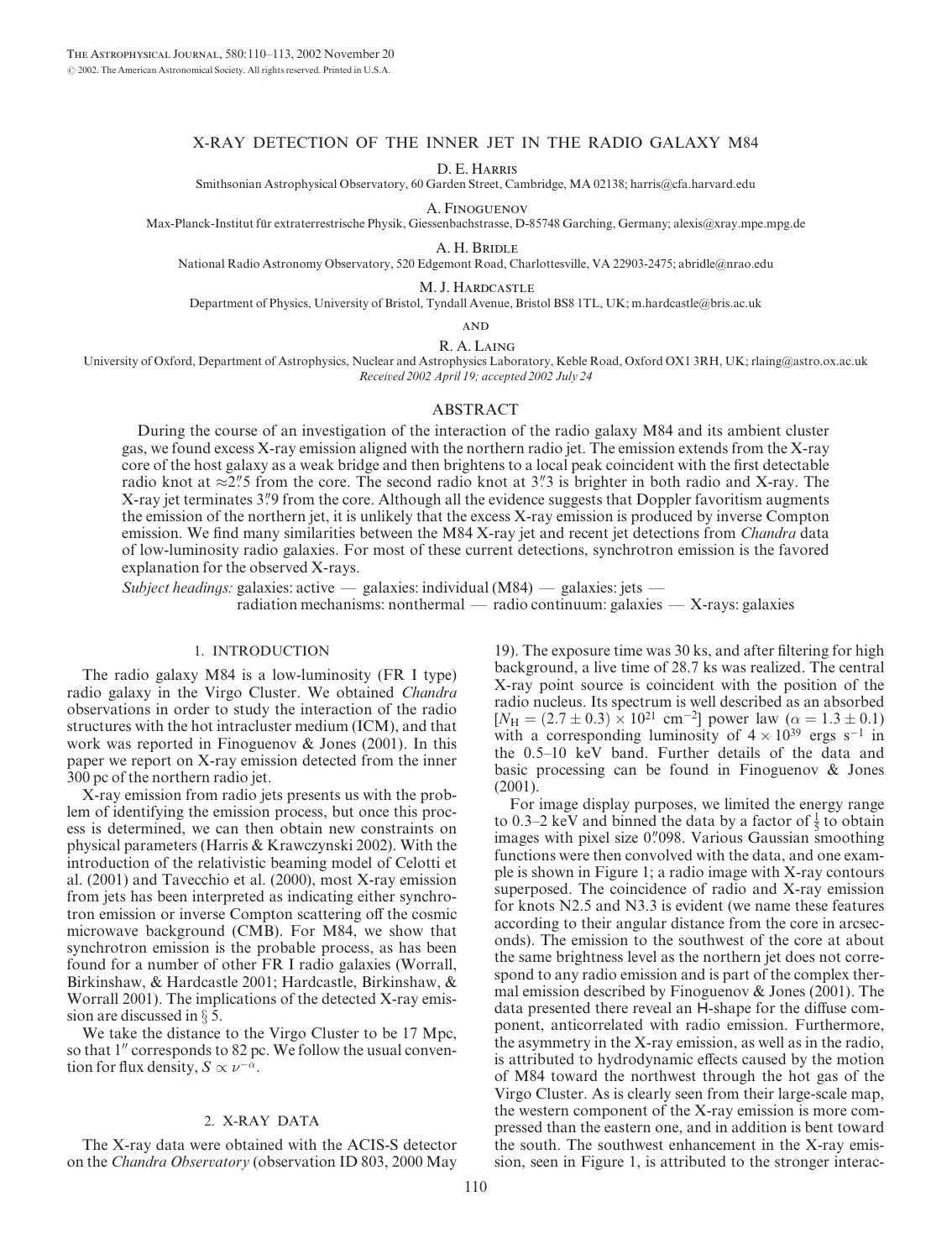

Fig. 1.—Plot of a 5 GHz VLA gray-scale image (restoring beam of 0."4) with X-ray contours of the inner region of M84. The X-ray image has been smoothed with a Gaussian of FWHM =  $0\rlap.{''}5$  and shifted by  $0\rlap.{''}09$  in R.A. to align the core with the radio nucleus. A few contours have been changed from black to white to improve visibility. The contour levels are 0.35, 0.5, 1, 2, 3, and 4 counts pixel<sup>-1</sup>. Since the pixel size is 0. 0984, these levels should be multiplied by 103.3 to obtain counts arcsec<sup>-2</sup>. The X-ray detections N2.5 and N3.3 coincide with the first two radio features in the northern jet. The 2  $\sigma$  feature 4" to the south of the nucleus (a single contour) contains  $10 \pm 5$  net counts. The scale bar shows the length of 300 pc at the distance of M84.

tion between the ambient hot plasma and the southern radio lobe on the side of maximal compression of the X-ray–emitting plasma.

For an estimate of the spectral parameters, a thermal (Mewe-Kaastra-Liedahl) spectrum was fitted to a large region near the north jet. Then, with the counts extracted from a circle of radius 2. that included both N2.5 and N3.3, a two-component model was fitted with the temperature and metallicity of the thermal component fixed to that found for the adjacent hot gas  $(0.55 \pm 0.05 \text{ keV})$ , but with the amplitudes of both the power law and the thermal components left as free parameters (as was the power-law index). The quantity  $N_H$  was always fixed to the Galactic value.

A single-component fit to the jet spectrum, allowing only the normalization to vary, gives an unacceptable  $\chi^2$ : 51.3 for 16 degrees of freedom. The introduction of an additional component, such as the power law, reduces the  $\chi^2$  to an acceptable level of 13.5 per 14 degrees of freedom, and the additional component is statistically significant at the 3.9  $\sigma$ level (or 99.992%). If the second component is modeled with a thermal spectrum instead of a power law, and only the temperature and normalization are allowed to vary, the fit is equally acceptable  $(13.9/14)$  and has a temperature of  $3.2 \pm 1.1$  keV and normalization of  $(8.7 \pm 3.3) \times 10^{-6}$  in XSPEC units.

The results for the thermal background/power-law jet are shown in Figure 2. From this fit, we find that the power-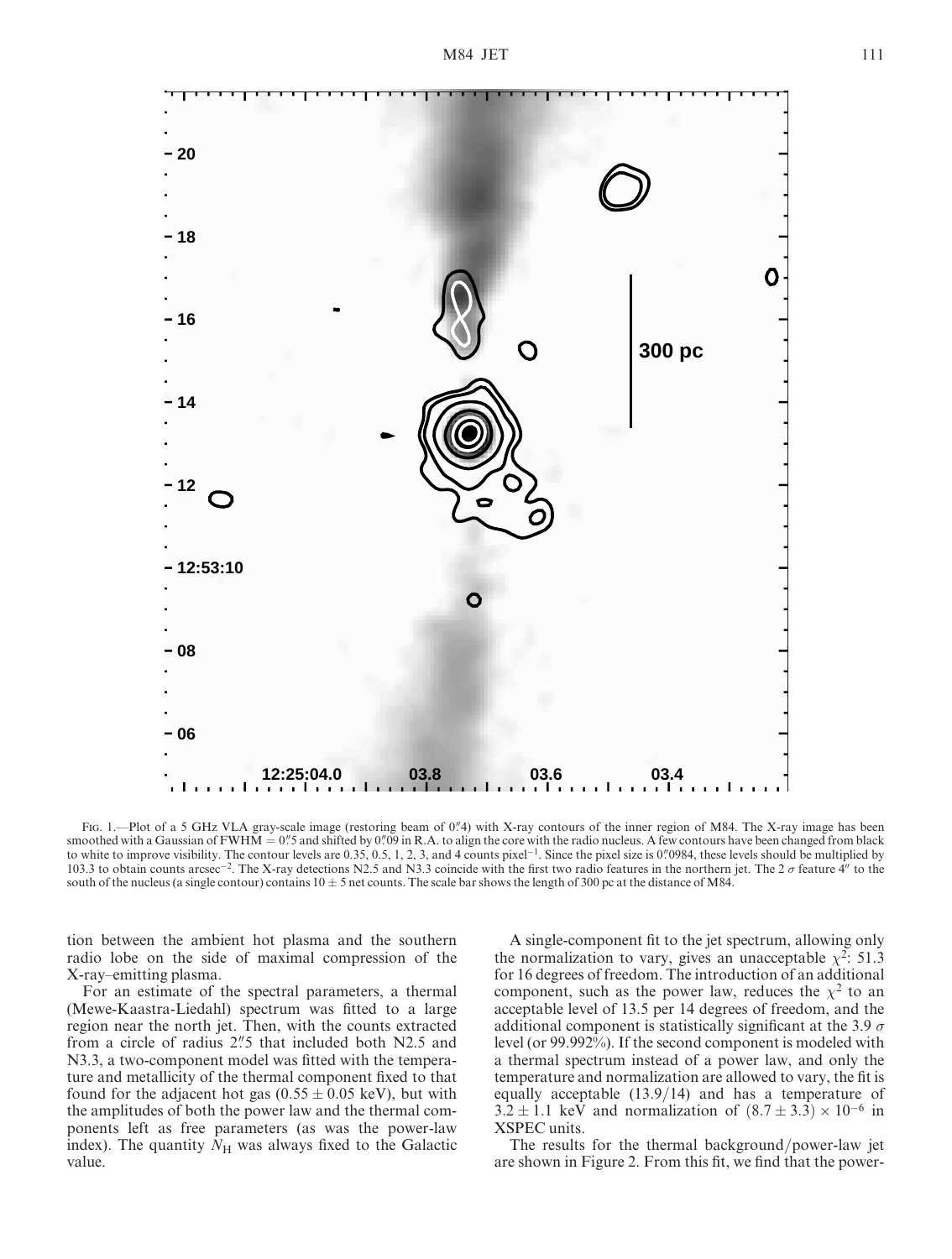

FIG. 2.—X-ray spectrum of emission extracted using a  $2\frac{7}{5}$  diameter circle, centered on the north X-ray jet. Crosses indicate the Chandra data, the dotted line shows the contribution of the thermal component from the diffuse emission of M84, the dashed line indicates the power-law spectrum of the jet, and the solid line corresponds to the sum of the two components.

law component has a flux  $f(0.3-7 \text{ keV}) = 1.5 \times 10^{-14} \text{ ergs}$  $\text{cm}^{-2} \text{ s}^{-1}$  and  $\alpha = 0.8 \pm 0.3$ . This flux corresponds to 42 net counts in our data. Dividing the observed flux according to the ratio of the counts in two small circles centered on the two knots provides the intensity values reported in Table 1.

## 3. RADIO DATA

The Very Large Array (VLA) data are a combination of observations made in three VLA configurations at 4.9 GHz: in the A configuration on 1980 November 9, in the B config-

TABLE 1 Intensity Measurements for the Core and Knots of M84

| Parameter                                                                                            | N2.5          | N3.3          |
|------------------------------------------------------------------------------------------------------|---------------|---------------|
|                                                                                                      | $15 + 5$      | $28 + 6$      |
| $f_{\rm X}(0.3-7 \,\rm keV)$ (10 <sup>-14</sup> ergs s <sup>-1</sup> cm <sup>-2</sup> ) <sup>b</sup> | $0.53 + 0.18$ | $0.96 + 0.20$ |
| $L_{\rm X}(0.3-7 \,\text{keV})$ (10 <sup>38</sup> ergs s <sup>-1</sup> )                             | $1.8 + 0.6$   | $3.3 + 0.7$   |
|                                                                                                      | $0.63 + 0.21$ | $1.15 + 0.25$ |
|                                                                                                      | $3.5 + 0.6$   | $13 + 3$      |

<sup>a</sup> The X-ray intensity of the knots comes from the spectral modeling, but the listed counts come from small circles:  $r = 0$ . 35 for N2.5 and  $r = 0$ . 5 for N3.3. This was done because the two knots are not well separated, being only 0."8 apart. Obviously, the net counts in these small circles do not represent the total counts attributable to the knots, but their sum is close to the 42 counts contributing to the power-law component of the spectral fit within a circle of radius 2"5. Listed uncertainties are the square root of the total counts within the measuring aperture, but they should be augmented by a few counts because of the uncertainty in the appropriate background level to use at the location of the knots.

<sup>b</sup> The X-ray flux has been corrected for Galactic absorption, and a power law with  $\alpha = 0.8$  was used for both components.

<sup>c</sup> The radio flux densities were measured with a variety of AIPS tools.

uration on 1981 June 25, and in the C configuration on 1981 November 17. They were reduced in the AIPS software package using standard self-calibration and imaging methods. The asymmetry in brightness between the northern and southern jets supports the notion that the northern jet is the one coming toward us and that Doppler favoritism is operating out to  $\approx 15$ <sup>n</sup> (1.2 kpc). We do not have radio data of sufficient spatial resolution at lower frequencies to determine accurate spectral indices, but the lower resolution data indicate values of  $\alpha \approx 0.65$ .

### 4. PARAMETERS FOR EMISSION MODELS

To estimate physical parameters associated with various X-ray emission mechanisms, we need to assign volumes for the knots. For each knot, we choose a cylindrical volume with a length of  $0\rlap{.}^{\prime\prime}8$  and radii of  $0\rlap{.}^{\prime\prime}15$  (N2.5) and  $0\rlap{.}^{\prime\prime}21$ (N3.3). The overall spectrum for N3.3 is shown in Figure 3.

#### 4.1. Thermal Bremsstrahlung Emission

In many instances (e.g., Harris, Carilli, & Perley 1994), it has been argued that if X-ray emission from radio features were to be from hot gas rather than a nonthermal mechanism, then the required electron densities together with the (equipartition) magnetic field strengths would predict departures from the  $\lambda^2$  relation of the radio polarization position angle, as well as excess depolarization. Since these effects have not been found, it appears that whatever thermal gas is present in radio-emitting volumes must have a density much lower than that needed to produce the observed X-ray emission. However, there could be excess hot gas around the jet, since we do not have a sufficient resolution or signal-to-noise ratio  $(S/N)$  to determine the precise distribution of the emission, and we do not have Faraday-rotation estimates on the arcsecond scales under discussion here.

The X-ray luminosity for each knot is of the order of  $10^{38}$ ergs  $s^{-1}$  (Table 1), and the density required to produce this emission from the cylindrical volumes would be  $5 \text{ cm}^{-3}$ . The masses of the emitting cylinders would be 4 and  $7 \times 10^3$   $M_{\odot}$ (N2.5 and N3.3, respectively). Assuming a temperature of



Fig. 3.—Spectrum of knot N3.3 (knot N2.5 is quite similar). The optical upper limit is from archival Hubble Space Telescope data: 30  $\mu$ Jy at 5  $\times$  10<sup>14</sup> Hz. The other two points are from Table 1.